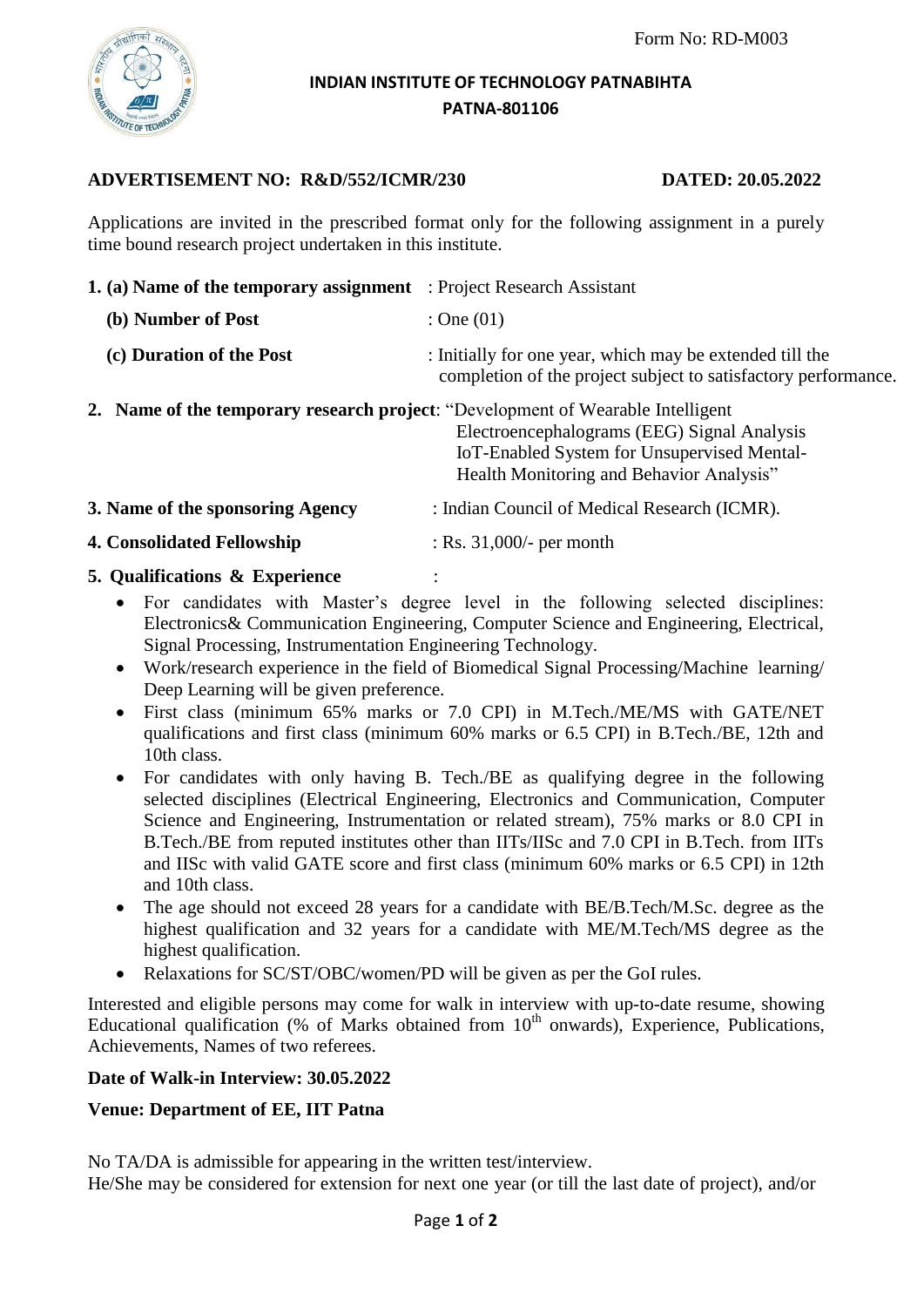

# **INDIAN INSTITUTE OF TECHNOLOGY PATNABIHTA PATNA-801106**

admission in PhD program at IIT Patna based on the performance review.

For any query contact Investigator(s): **Dr. Udit Satija, Department of Electrical Engineering, IIT Patna, Emails: [udit@iitp.ac.in](mailto:udit@iitp.ac.in)** Tel.: **06115-233815**.

Copy to:

**Deputy Registrar**

- 1. Associate Dean, R&D, IIT Patna
- 2. Advertisement file
- 3. Project file